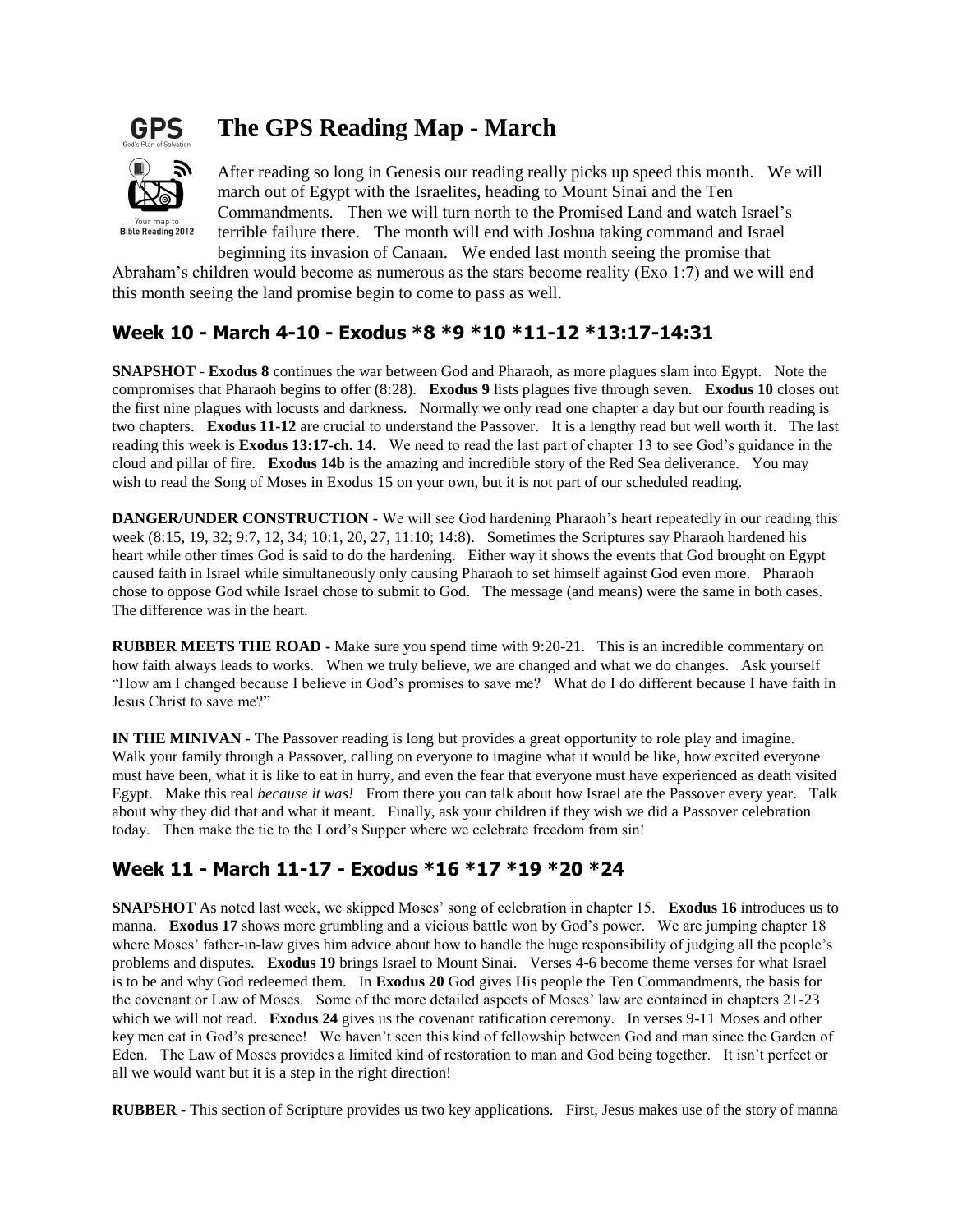and says He is the true manna in John 6:48ff. Think about what Jesus means by that. What did manna represent and mean to Israel? What does Jesus mean to disciples today? Secondly, too often all we have to say about the Ten Commandments is that we aren't under them today. That is true (note Col 2:14; Gal 3:25) but when God gives a list of His top ten concerns shouldn't we pay attention and study them? Examine the Ten Commandments and consider how they frame all of life and all of our relationships. What do we learn from them?

**IN THE MINIVAN -** Twice in our readings this week Israel complains and murmurs. Unfortunately, that problem didn't die in the desert with the Israelites! Talk about grumbling and why Israel grumbled as they did. Discuss why people complain today. Make the emphasis on how God feels about our murmuring. This is the week to teach gratitude and thankfulness as replacements to grumbling and complaining. We have so much. How can we murmur against God for what we don't have?

## **Week 12 - March 18-24 - Exodus \*32 \*33 \*40 Numbers \*13 \*14**

**SNAPSHOT** - We are jumping a long section of Exodus that includes the free-will offerings for the Tabernacle (ch. 25), and the extraordinarily detailed plans for the construction of the Tabernacle and the priests' clothing (chs. 26-31). **Exodus 32** contains the shocking story of flagrant disobedience and idolatry at Sinai. **Exodus 33** continues that story, making it clear that God no longer intends to go with Israel (see verse 2). After Moses intercedes God does decide to go with Israel once more (verses 13-16). From there we skip over the details of erecting the Tabernacle (chs. 34-39) and go directly to its final erection and God's glory filling it (**Exodus 40**). God is dwelling among His people! We will not read the book of **Leviticus** but all disciples should have some familiarity with the concept of sacrifice and especially sin offerings (see chs. 4 and 5, for example). Leviticus 10 tells of Nadab and Abihu's sin, providing an important lesson on worshiping as we please instead of as God instructs. Much of Jesus' work at the cross is prefigured in the Day of Atonement (ch. 16). **Numbers** opens with some important details about the size of the Israelite nation and some additional laws. Israel leaves Sinai after being camped there for a year in chapter 10. There is grumbling (again) and even Miriam gets caught up in it (chs. 11-12). We will read **Numbers 13-14** that describes Israel's crisis of faith and failure to trust God. These chapters explain why Israel had to wander in the wilderness for forty years.

**RUBBER -** Think carefully about the Tabernacle and even consider skimming through a little of Leviticus so you can consider how this material points to Christ and what He has done for us. The Tabernacle and the Levitical priesthood were all about sacrificing, pointing to the ultimate sacrifice of Christ for us. If we don't appreciate the holiness of God and the awfulness of sin and its terrible price we won't be impressed with the cross! The faithless ten spies of Numbers 13 give us a good chance to think about faith, how it is built up, and why with so much evidence for God's power and goodness these people didn't trust Him. Are we any better today?

**IN THE MINIVAN -** This week the Golden Calf and the failure to enter into Canaan are the key points for children. Review the Ten Commandments and then talk about how those commandments were violated by worshiping the Golden Calf. Discussion can include how Israel was mimicking Egyptian worship practices instead of worshiping as God instructed, and how people always want something tangible to see when they worship. The account of the failure to enter the Promised Land in Num 13-14 should spark talk about peer pressure, demonstrating faith when few others are, and trusting in God. Other talking points can include how pessimism and negativity are contagious, and how focusing on yourself and what you can do instead of God's power always leads to defeat.

## **Week 13 - March 25-31 - Numbers \*21:4-9; 25 \*32 Joshua \*1 \*2 \*3**

**SNAPSHOT** - We are moving past some of the material associated with the wilderness wanderings. Numbers 15 contains more laws, while Numbers 16-17 covers Korah's rebellion. Numbers 18-19 has more laws, and in Numbers 20 Miriam dies, Moses sins by striking the rock, and Aaron dies. We are reading the account of the Bronze Serpent (**21:4-9**) but we will skip over Balaam's miserable story (chs. 22-24) to get to the idolatry at Peor (**Numbers 25**). A census, the plan for Joshua to succeed Moses, and more laws of offerings and vows occupy Numbers 26-30. Numbers 31 tells of the war against Midian. We are reading **Numbers 32** because the tribes settling on the eastside of Jordan becomes important throughout the rest of the Bible story. Numbers concludes by recounting the journey of Israel (ch. 33), the boundaries of the land (ch. 34), the cities of refuge (ch. 35) and more